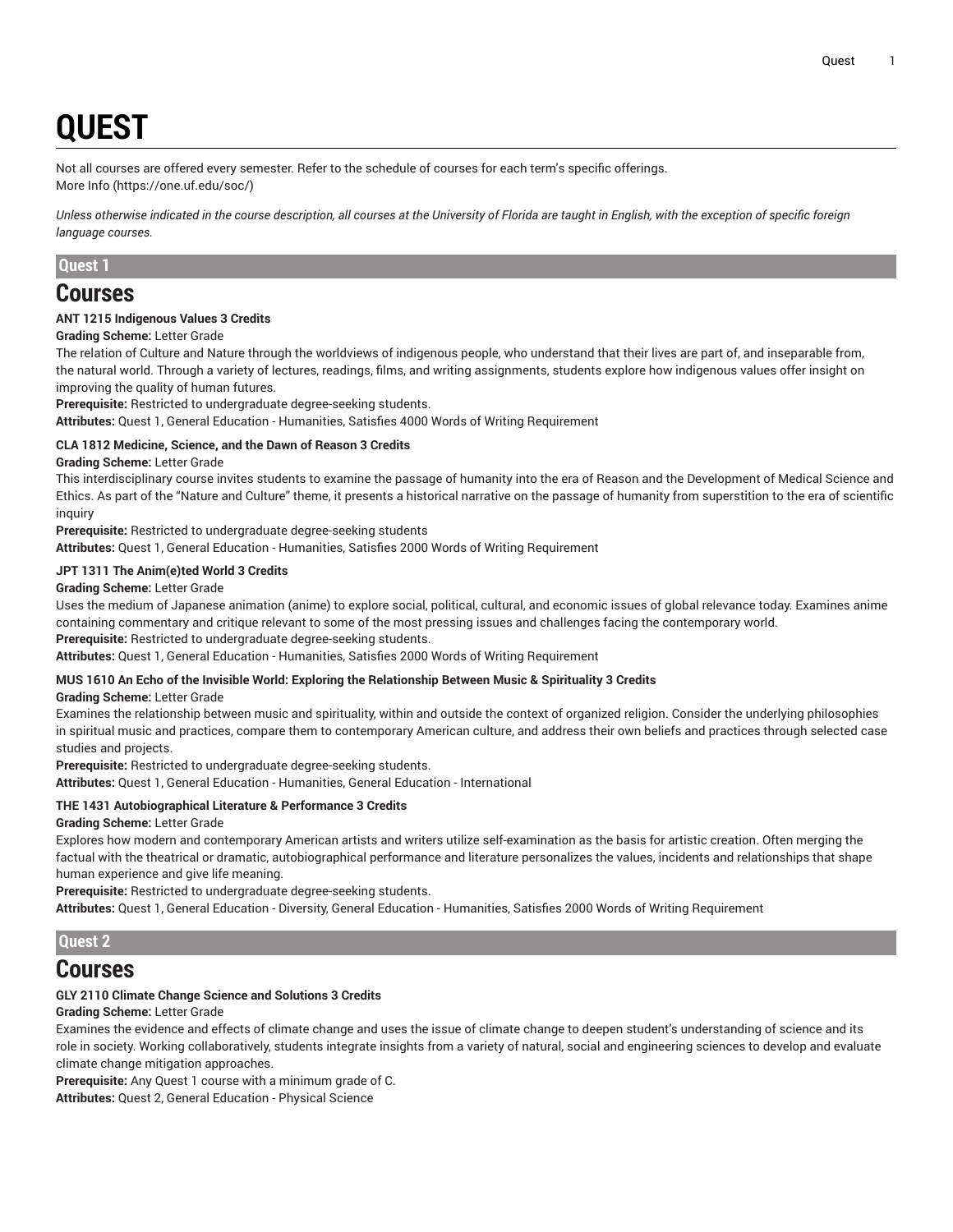#### **HOS 2333 Fighting Food Waste and Loss 3 Credits**

**Grading Scheme:** Letter Grade

This class is a biological science general education class designed for all students who are interested in learning and reflecting upon the major future challenges of food and agriculture. Students will learn about postharvest biology, environmental and food sciences, and communication technology in reducing food waste.

**Prerequisite:** any Quest 1 course.

**Attributes:** Quest 2, General Education - Biological Science, General Education - International

**Requirements**

## **UF Quest 1 Requirement**

UF Quest 1 courses fulfill the UF Quest 1 requirement and three credits of the general education requirement in the humanities. Some may also fulfill three credits of the diversity or international requirement and/or count toward the writing requirement.

UF Quest 1 courses extend beyond any one discipline. They are not a survey of or an introduction to a field. Instead, they are topical and thematic courses that explore essential questions about the human condition that are not easy to answer and hard to ignore. What makes life worth living? What makes a society a fair one? How do we manage conflicts? Who are we in relation to other people or to the natural world? Through UF Quest, students examine why the world is the way it is, what they can do about it, and how they can help solve the problems that are now confronting us. [More](http://undergrad.aa.ufl.edu/uf-quest/students/) Info [\(http://undergrad.aa.ufl.edu/uf-quest/students/](http://undergrad.aa.ufl.edu/uf-quest/students/))

## **Selecting UF Quest 1 Courses**

- A list of UF Quest 1 courses is provided on the [UF Quest website \(http://undergrad.aa.ufl.edu/uf-quest/students/quest-courses/\)](http://undergrad.aa.ufl.edu/uf-quest/students/quest-courses/).
- In the [catalog](https://catalog.ufl.edu/course-search/) course search [\(https://catalog.ufl.edu/course-search/](https://catalog.ufl.edu/course-search/)), select Quest 1 in the search results filter.
- On [ONE.UF](https://one.uf.edu/) ([https://one.uf.edu/\)](https://one.uf.edu/), select Quest 1 in the Course Properties filter and then click Search.

## **UF Quest 1 Objectives**

Quest 1 courses address the history, key themes, principles, terminologies, theories, or methodologies of various arts and humanities disciplines that ask essential questions about the human condition. Students learn to identify and analyze the distinctive elements of different arts and humanities disciplines, along with their biases and influences on essential questions about the human condition. These courses emphasize clear and effective analysis and evaluation of essential questions about the human condition from multiple perspectives. Students reflect on the ways in which the arts and the humanities impact individuals, societies, and their own intellectual, personal, and professional development.

## **UF Quest 1 Student Learning Outcomes**

## **Content**

Identify, describe, and explain the history, theories, and methodologies used to examine essential questions about the human condition within and across the arts and humanities disciplines incorporated into the course.

## **Critical Thinking**

Analyze and evaluate essential questions about the human condition using established practices appropriate for the arts and humanities disciplines incorporated into the course.

## **Communication**

Develop and present clear and effective responses to essential questions in oral and written forms as appropriate to the relevant humanities disciplines incorporated into the course.

## **Connection**

Connect course content with critical reflection on their intellectual, personal, and professional development at UF and beyond.

## **UF Quest 2 Requirement**

UF Quest 2 courses fulfill the UF Quest 2 requirement and three credits of the general education requirement in the social & behavioral sciences, the biological sciences, or the physical sciences. Some may also fulfill three credits of the diversity or international requirement and/or count toward the writing requirement.

Where Quest 1 asks why the world is the way it is, Quest 2 asks what we can do about the problems confronting us. Rather than serve as surveys of or introductions to specific fields, Quest 2 courses reflect the instructor's expertise and challenge students as co-creators of knowledge in multidisciplinary inquiry that uses scientific data to address pressing questions (e.g., What are the unintended consequences of technological progress? How do we address climate change? How do we end structural racism?).

[More](http://undergrad.aa.ufl.edu/uf-quest/students/) Info [\(http://undergrad.aa.ufl.edu/uf-quest/students/](http://undergrad.aa.ufl.edu/uf-quest/students/))